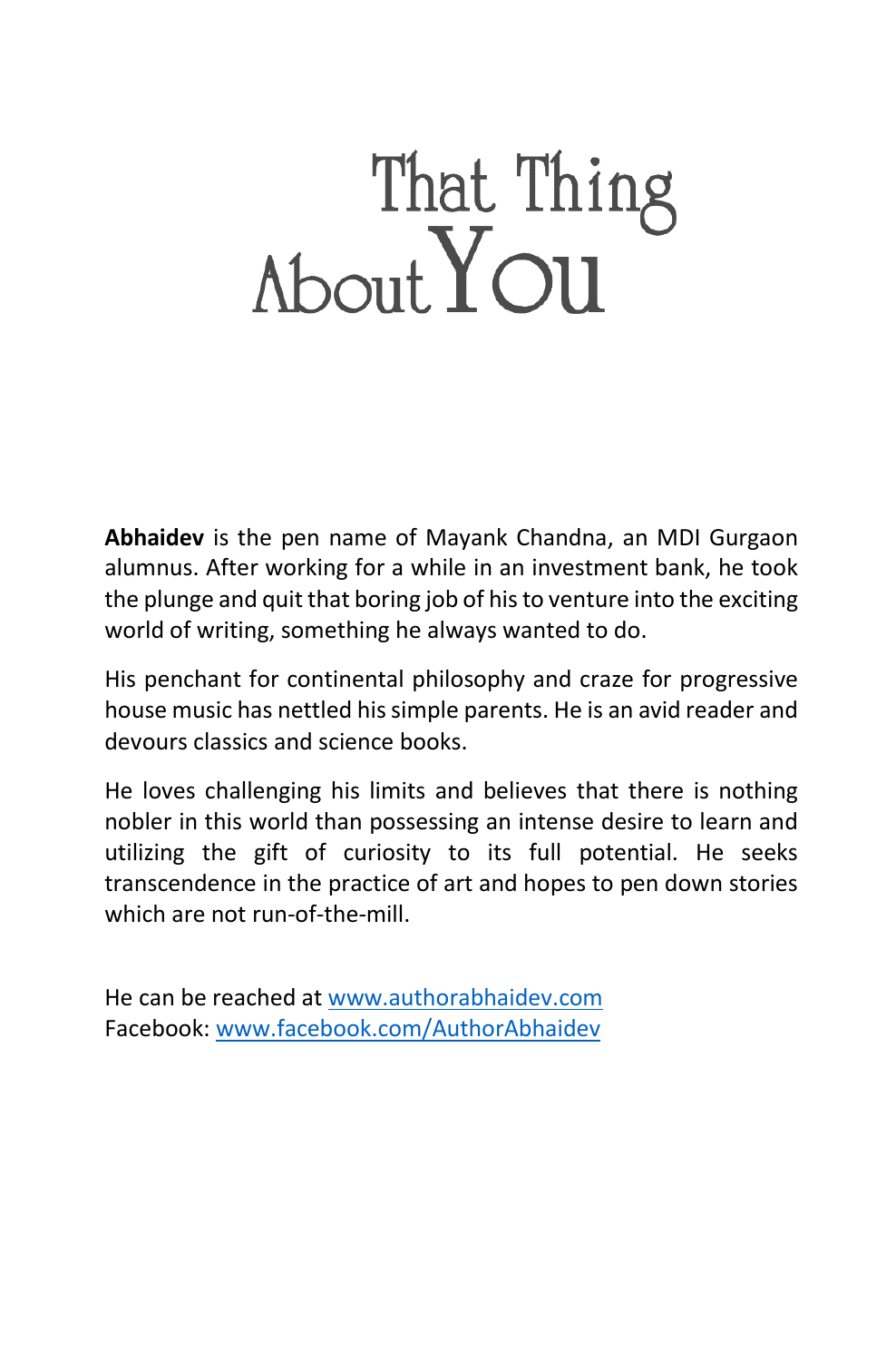# That Thing<br>About You

Abhaidev



#### **WRITE INDIA PUBLISHERS**

www.writeindia.in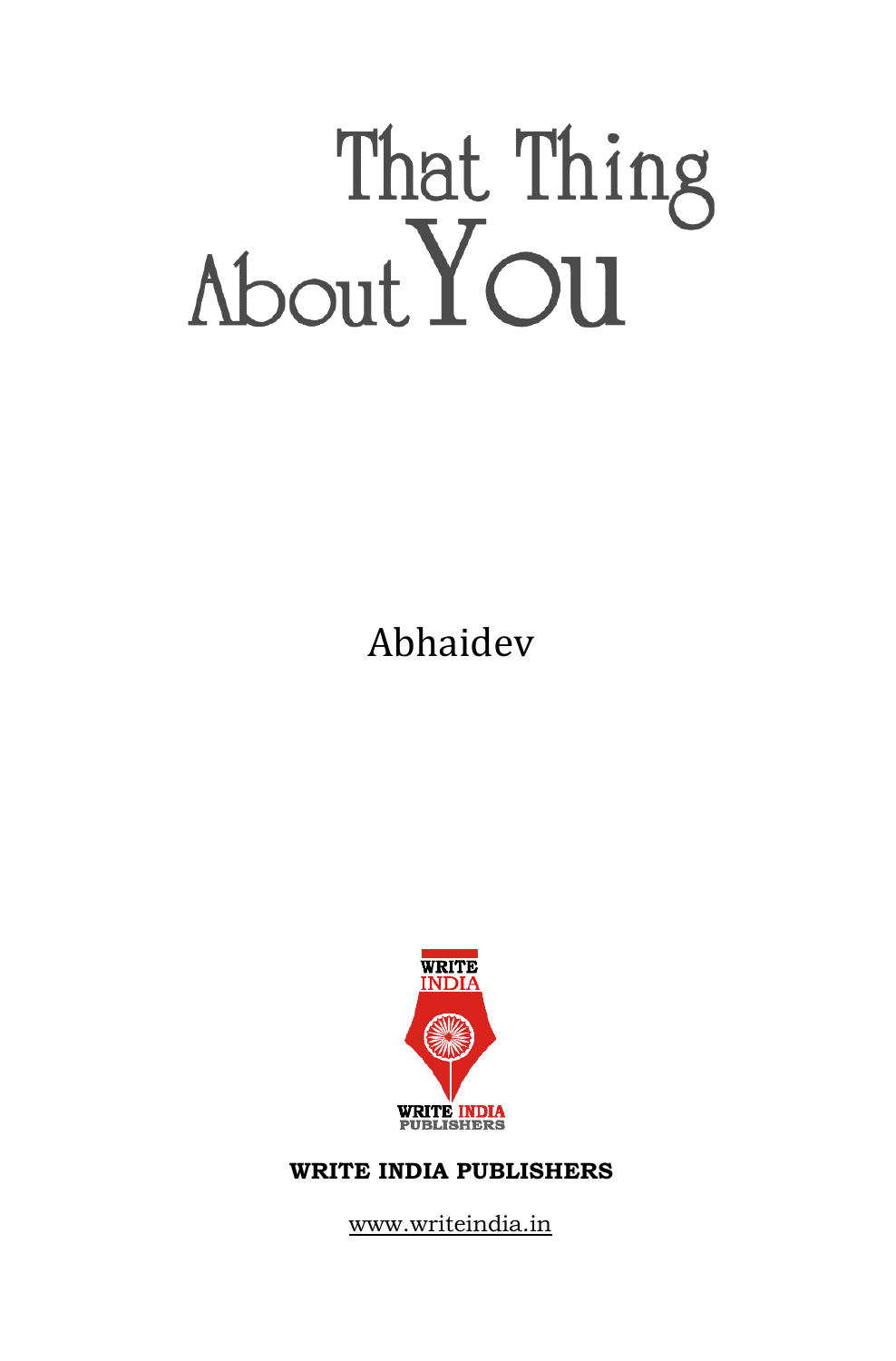#### **Write India Publishers**

Ahmedabad 380022 [writeindiapublishers@gmail.com](mailto:writeindiapublishers@gmail.com) www.writeindia.in | +91-8866248175 First published by Write India Publishers 2018 First Edition: June, 2019

#### **Copyright © Abhaidev 2019**

Abhaidev asserts the moral right to be identified as the author of this work.

All rights reserved

ISBN: 978-81-938903-6-3 | MRP: 199

[www.facebook.com/WriteIndia](http://www.facebook.com/WriteIndia)

[www.instagram.com/WriteIndia](http://www.instagram.com/WriteIndia)

Printed and bound in India.

Due care and diligence has been taken while editing and printing the book. Neither the author, publisher nor the printer of the book hold any responsibility for any mistake that may have crept in inadvertently. Write India Publishers, the Publisher and the printers will be free from any liability for damages and losses of any nature arising from or related to the content. All disputes are subject to the jurisdiction of competent courts in Ahmedabad.

All characters in this book are fictitious, and any resemblance to real persons, living or dead, is coincidental and incidents portrayed in it are the product of the author's imagination. No part of this publication may be reproduced, stored in a retrieval system, or transmitted, in any form or by any means, electronic, mechanical, photocopying, and recording otherwise, without the prior written permission of the Publishers.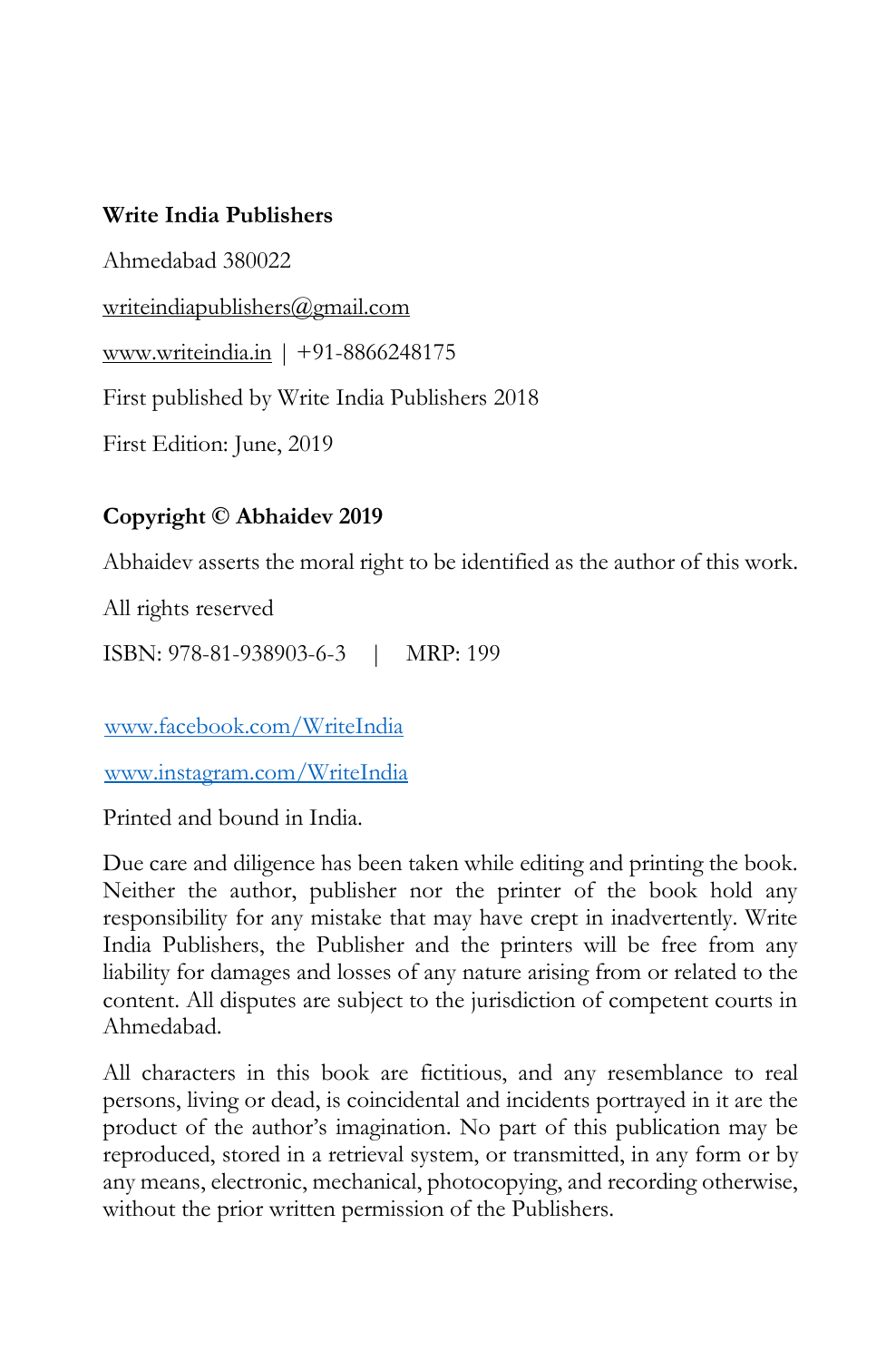*Dedicated to all those men and women, who, despite all odds and overwhelming peer pressure, refuse to grow up, thus keeping the possibility of achieving greatness well alive.*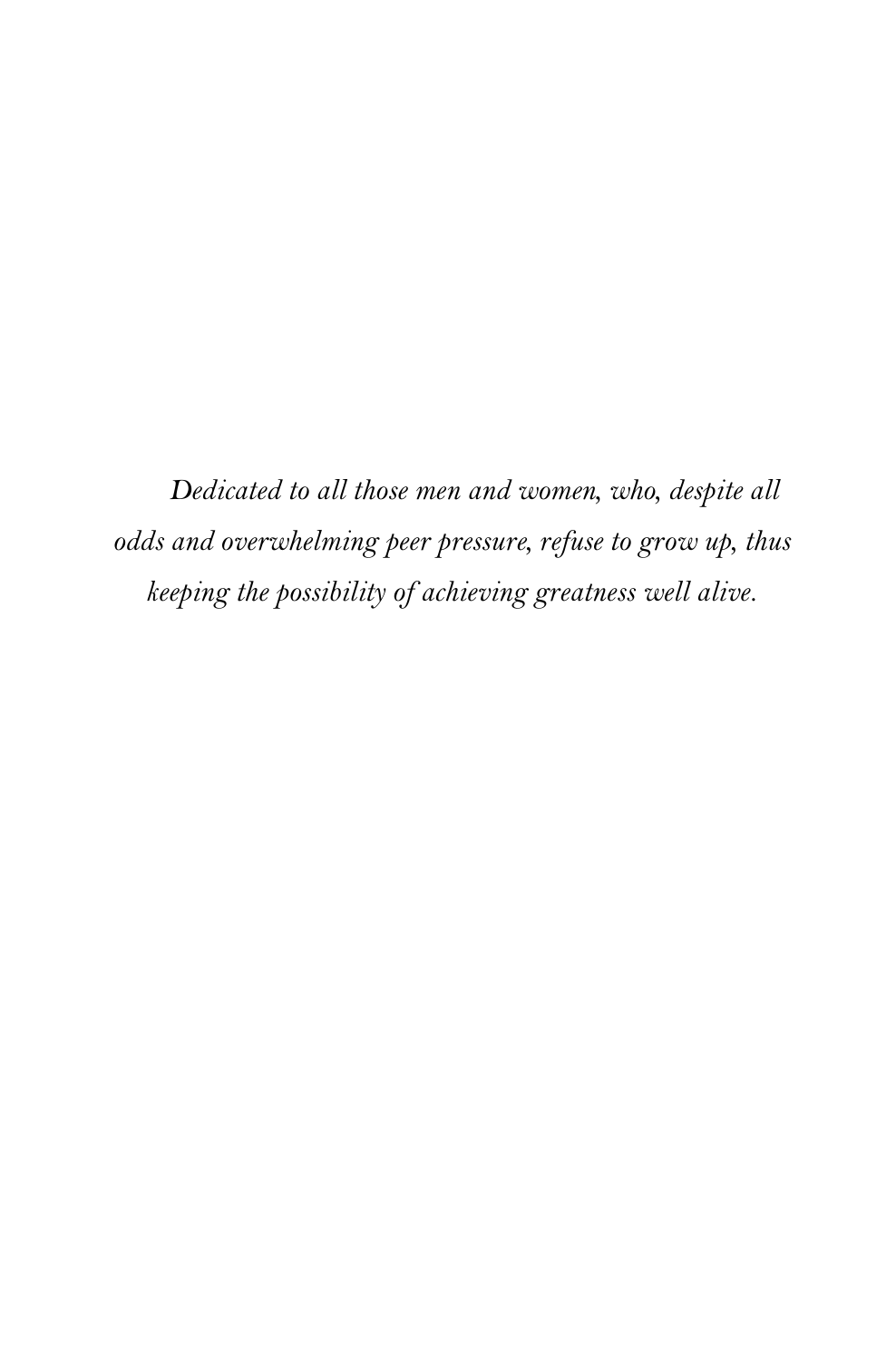#### **Chapter 1**

 $\circled{C}$ 

At a place not on Earth, two men were sitting next to each other on a bench made from something, some substance not to be found in the human world. One of the men, old, in his late seventies, was gleefully looking at a thing he was holding in his hands.

"Stop it!" said the other man in his early twenties.

"Or what?" replied the old man.

"Nothing, it is bothering me."

The old man sniggered. "Why?" He looked at his companion playfully.

"Because I know you are going to use it." There was a brief pause. "Aren't you?" the young man added at last.

"Yes." The old man smiled at him.

"It doesn't feel right," the youngster objected.

"It's not your fault," asserted the white-haired man. "You still have a mindset of a young man. Remember, we are beyond the boundaries of right and wrong, or good and bad now."

"I get that." The young lad got agitated. "What I don't understand is why. Why do you want to do that?" he asked.

"Curiosity." The old man grinned.

"Curiosity is a bad thing sometimes."

"Curiosity is never bad," retorted the old man, shaking his head. "Don't you know? God is in love with the curious."

"I am worried about the consequences."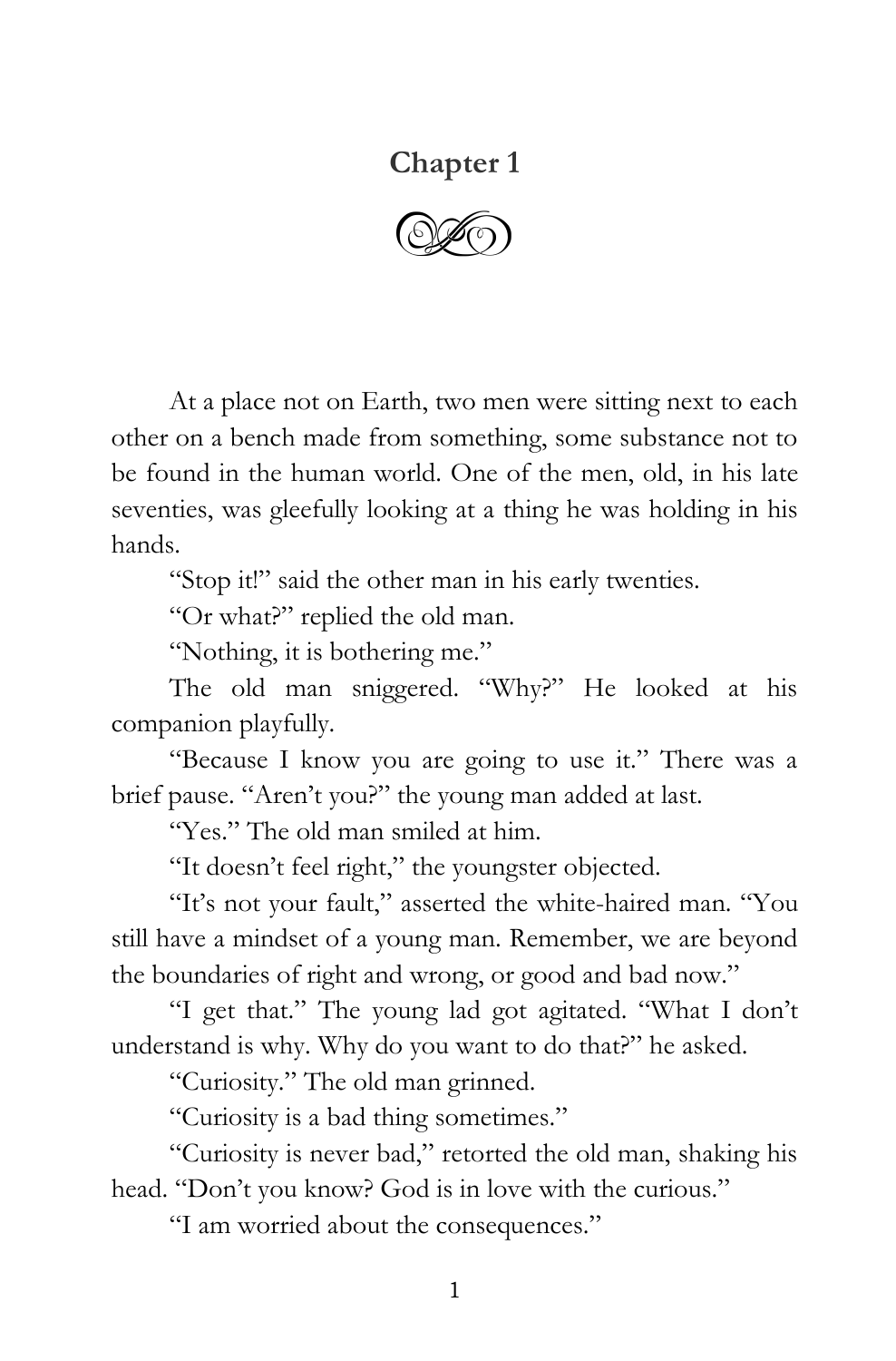The old man smiled again. "I know."

"How long will you be there?" The young man sighed.

The old man's face turned sage-like. "Time is immaterial for us," he proclaimed.

"Still, if I may ask?" the persistent stripling questioned.

"Won't be long. Three to four Earth days."

"You are really going, aren't you?"

"Yes," the old man said with an air of smugness.

"Nothing can change your mind?" questioned the fledgeling, eyebrows raised.

" $N_0$ "

"Okay." The young man looked down, disheartened. "I guess I will be alone for a while."

"Three, four Earth days are nothing for us. Just a few moments of eternity."

"I know. I just have never been alone since the day I came here, even if it is for a few moments."

"You will get used to it," said the old man with certitude. "You have to. I can't be here forever."

"I know." The dispirited young man nodded. "I feel nostalgic."

The elderly man lifted his eyebrow archly. "About what?"

"About good old days," the young fellow went on. "It is amazing that you can travel."

"You will learn it too," the old man said. "One day you will," he assured. "I will guide you."

"Thanks. But I will never misuse my abilities. Never."

"You are still trapped inside the walls of morality. People who are new here come with the baggage of their past life. One day you will be able to shed it."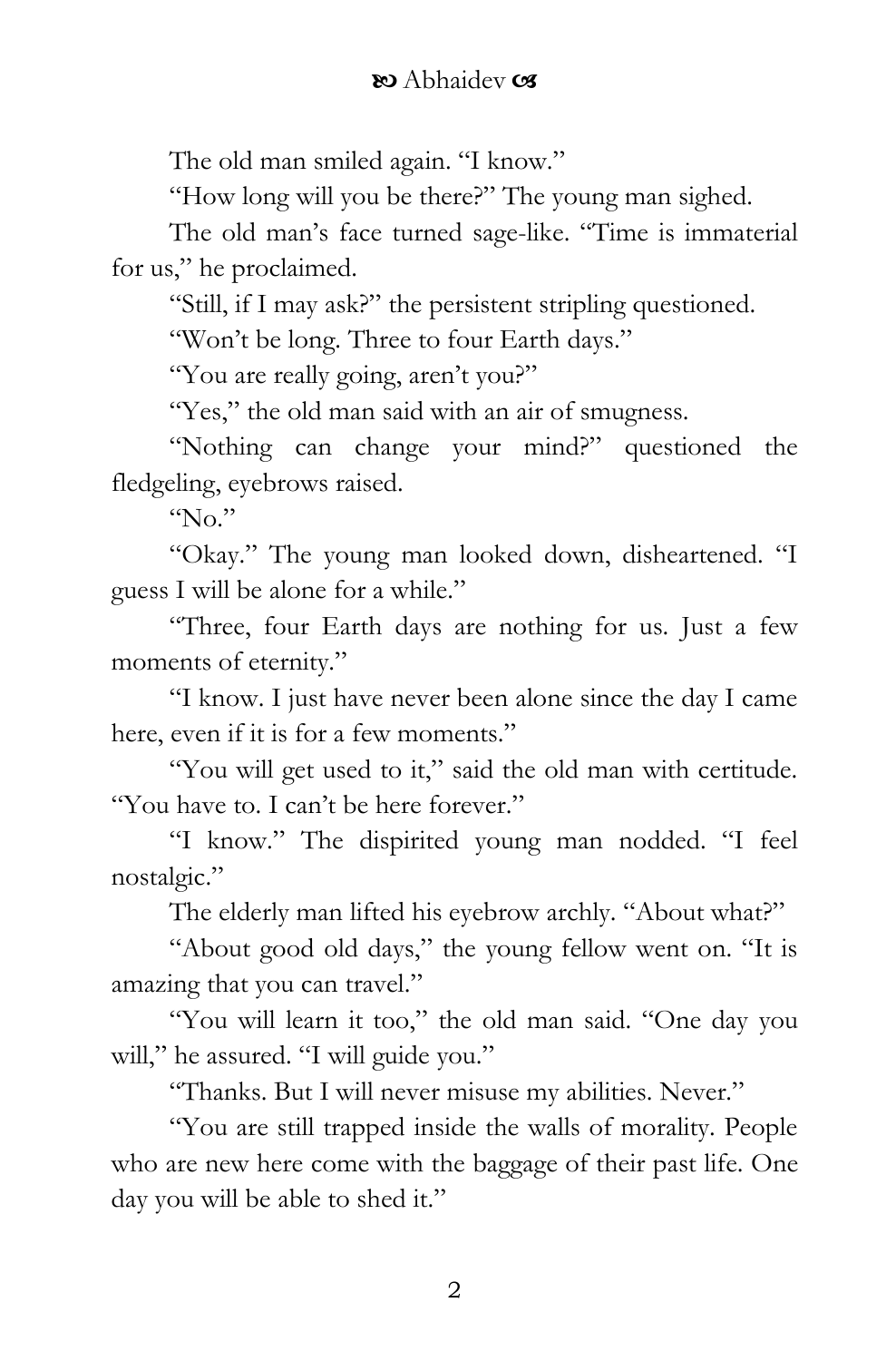"If you say so," said the young man. "Can I have a look at it?" he implored.

The old man nodded and passed the thing in his hand to his friend.

"It is alluring yet so simple," said the delighted young adult with a twinkle in his eye. "I can feel the power it possesses."

The old man reciprocated to his companion by smiling back at him.

"How did you get a hold of a thing like this?"

A wide grin lit up on old man's face. "I am a man of modest means," he replied.

"Was it favour? A gesture of goodwill?"

"Something of that sort," replied the old man with a smile.

"Did your benefactor know—"

"Knew what?" the wise man interrupted him.

"That you are going to use it for fun?"

"Yes. But it's curiosity to be precise."

"I think, it is a sort of perverted pleasure."

The old man laughed aloud for a while, and then when his laughter subsided, he looked at his young companion with a sombre expression.

"Listen, my young friend," the old man said. "You are making a naïve mistake by identifying my curiosity with perverted pleasure. What do you think was the reason this universe sprung all of a sudden into existence from nothing? It was curiosity. What do you think was the reason why time was finally set into motion? It was curiosity. And why did the first single cell life appear on Earth? It was nothing but curiosity. It is curiosity, my dear friend, which is driving this whole universe.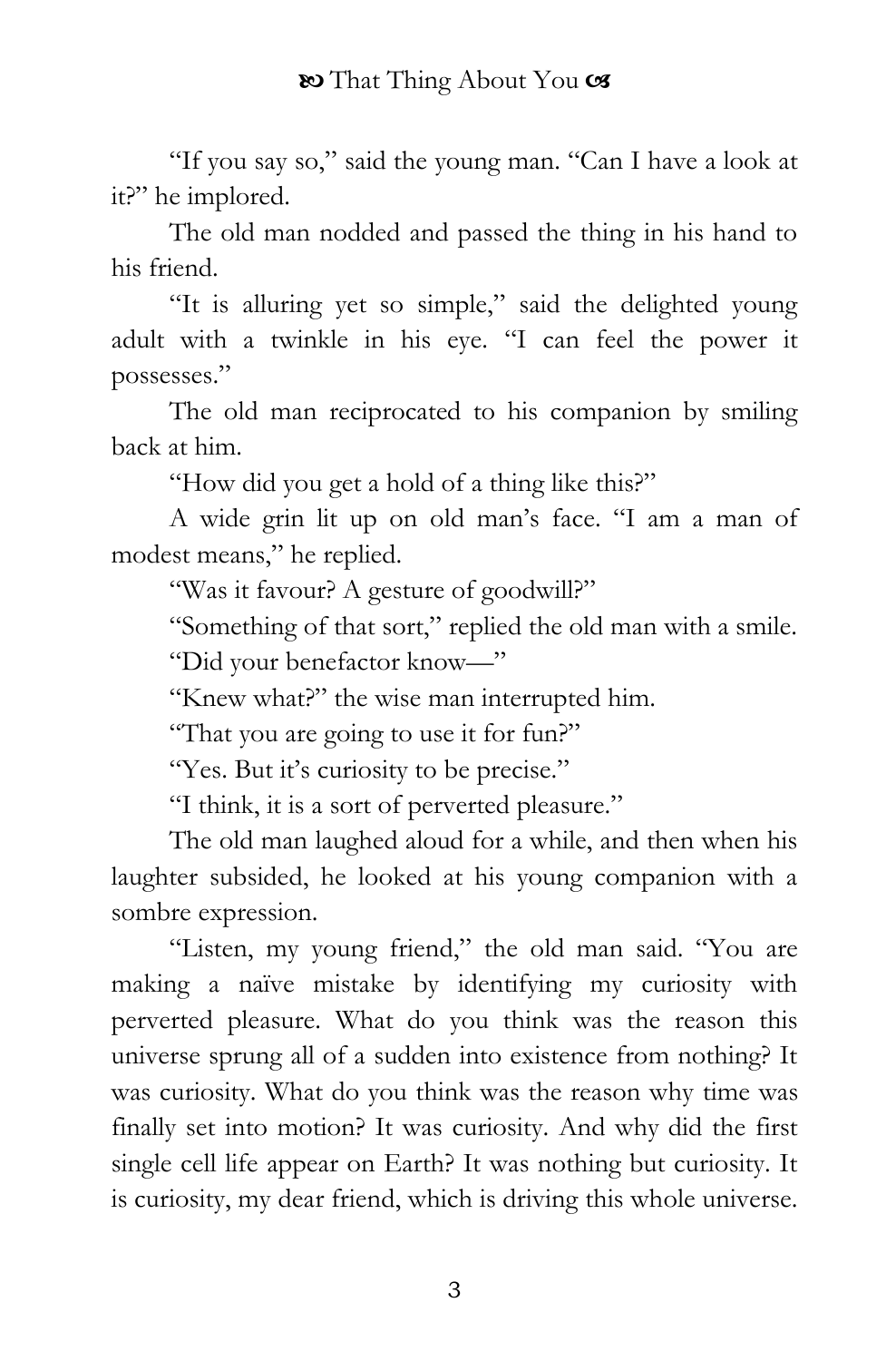What I am trying to do is what the Almighty has already been doing for so long. Bigger the player, bigger the stakes. Since I am an individual of little means, my curiosity is small as compared to the divinity. Nevertheless, I have been granted what I wished for. I will not let it go waste. I will take this thing to Earth and set it free."

The old man stopped. Moments later, he spoke again, "It is destined. Otherwise, why would I have it at all in my possession?"

"You can still make a choice," reasoned the young man.

"No. I can't will against what I have willed," asserted the elder. "Do you know, my friend, what is the biggest enemy of humankind? It is boredom — the monotony. The mundane life of ours that passes day by day uneventfully without any special moments of joy or pain is dreadful. I too want to roll the dice, like the divinity. How small the game would be, I too want to roll the dice, my friend," the old man said with a determined face.

"Perhaps one day I will understand; clearly as of now, I can't."

"Yes, you will."

Silence enveloped the two men. Both of them looked at the ground for a while. But then, all of a sudden, the old man raised his head and looked at his pupil with endearing eyes. He knew that his mentee wanted to say something.

The young lad faced his mentor with his eyebrows raised. "You know," he said, "a slight change, a small tinkering with the affairs of the human world, may result in something big and disastrous."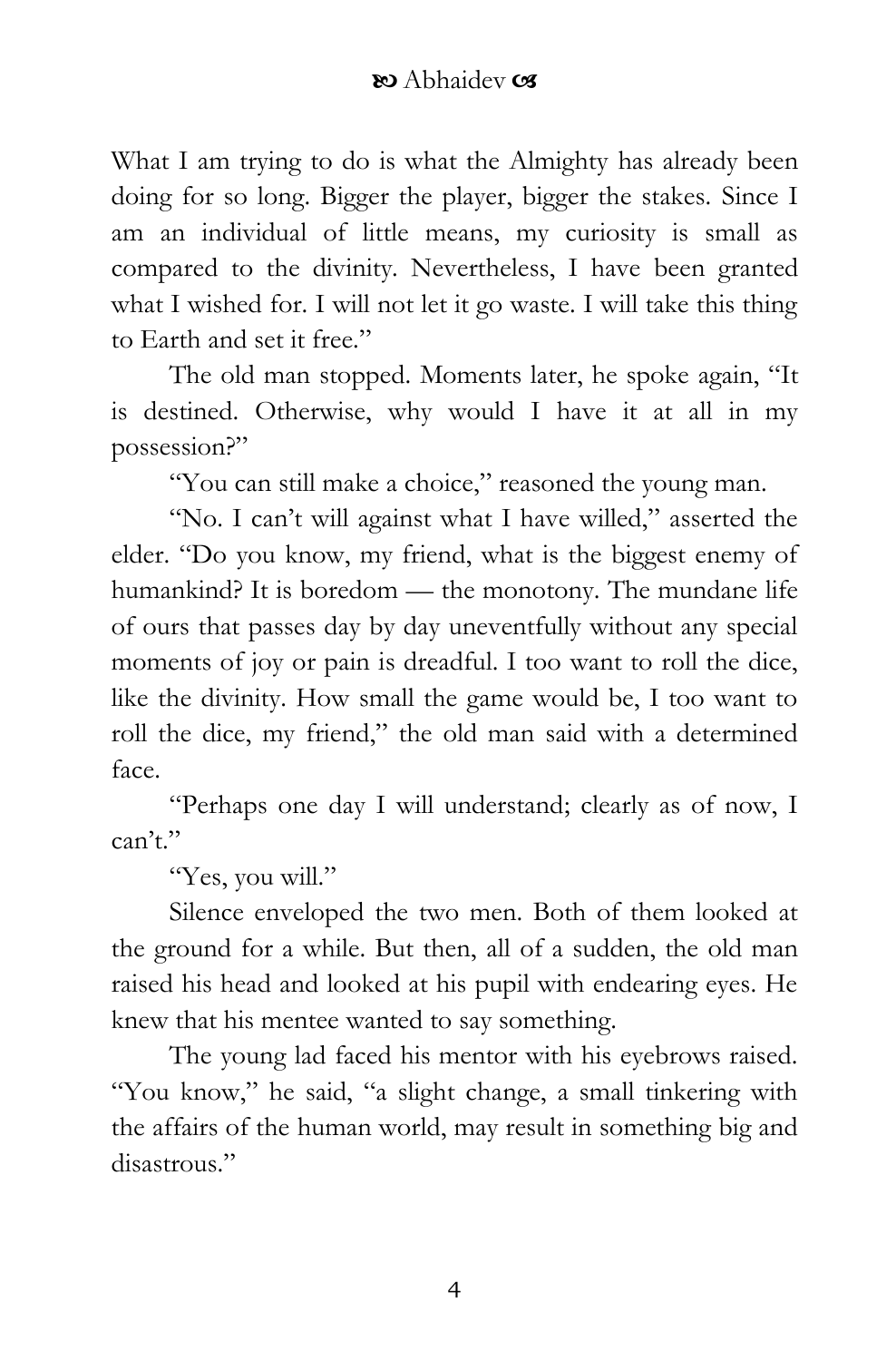"I know." The old man chuckled. "The humans call it the butterfly effect."

"Look, it is not about me understanding you and your motives," the young man protested. "It is about the consequences that your actions would cause."

"And you are concerned that the consequences may be bad?"

"No. I am past the concept of morality. You have clearly explained to me that right or wrong has no bearing on us."

"Then what part of my venture concerns you?" asked the old man pensively.

"I think any kind of interference with the human world, be it good or bad in human terms, any kind of intervention is totally uncalled for."

The old man sighed a little and then said, "How long have you been here, my friend?"

"One Earth year," the young man replied. "Eleven months to be precise."

"And in those eleven Earth months, you must have learned about the history of the world?"

"Yes, I have."

"History as it is?" the old man questioned.

"Yes, as it is."

"Then you must also know about the great wars that changed the world forever. The greatest wars which now find a place in the religious books."

The young man looked at his mentor with inquisitive eyes. "You mean wars like the ones mentioned in the Mahabharata, Ramayana and the Puranas?" he asked.

The mentor nodded his head. "Uh-huh."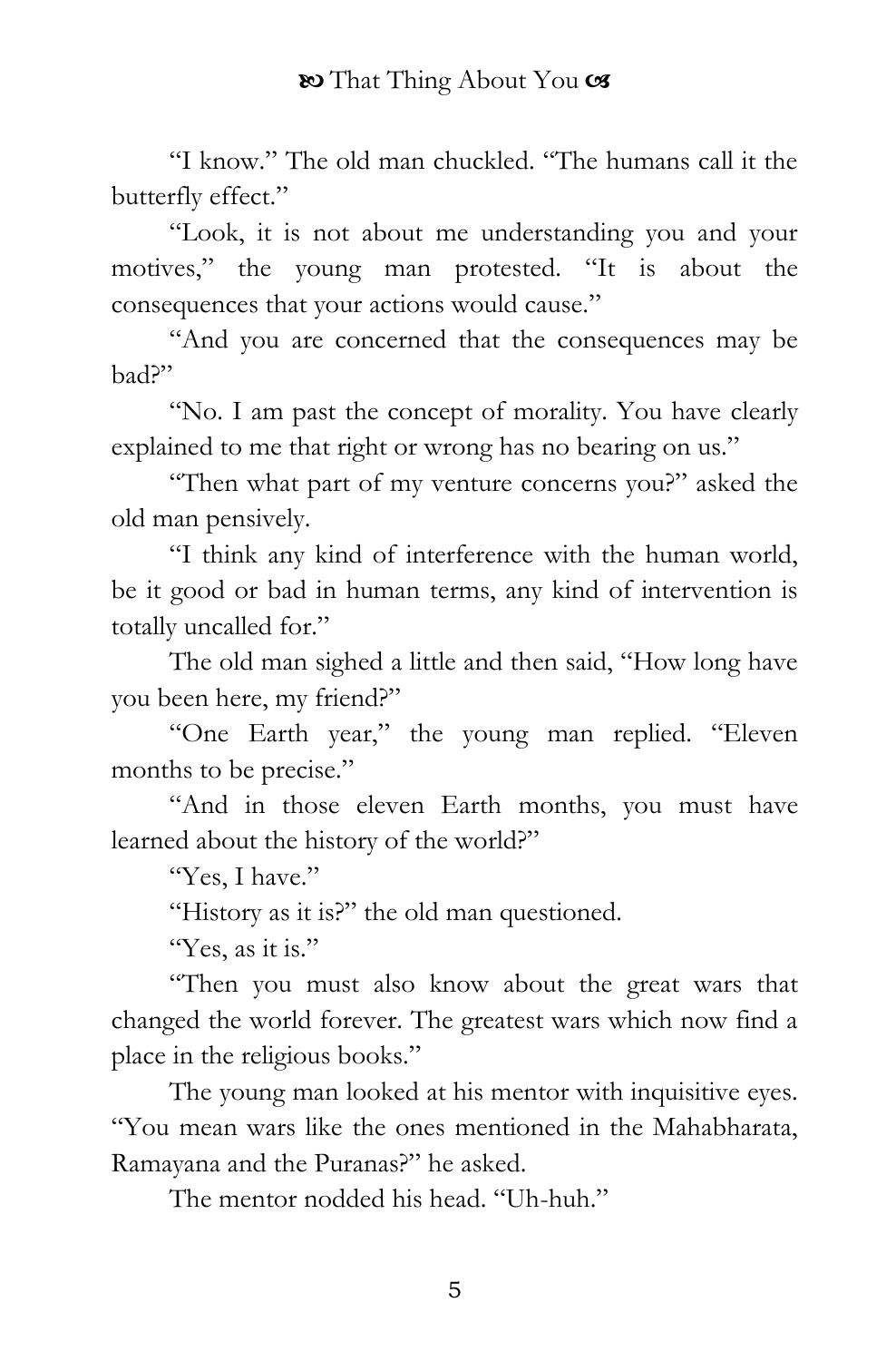"What about them?"

"In those wars, my young man," said the old man, assuming a wise face, "not only did the higher beings like Devas and Asuras interfere with affairs of mankind, but they also took sides"

"Yeah, they did."

"Then why can't I?" The elderly man gestured. "Why stop me from meddling with humankind?" He shrugged his shoulders.

"You are not a Deva or an Asura," retorted the young man.

"Yes. I am not either of them." The old man bobbed his head. "But you know what? Even a pawn makes a move, sometimes two steps in the beginning. How small or limited it may be, it can never be overlooked. Remember, it is a pawn and only the pawn which gets promoted once it reaches the other side of the chessboard. If a pawn, saddened by its abilities, stops making any move, it can never evolve into something greater. We have to make moves, my friend, to progress."

Having said that, the old man tapped his foot on the ground.

"I get it," the mentee replied after a pause. "Men and water shouldn't stay at the same place for long. I won't question your intentions anymore," he yielded.

He gave the thing he had in his hands a closer look and rubbed it a little with his thumb. A thin layer, dark greenish, appeared on his thumb as a result.

"It looks quite old," the young man spoke.

"It is. Two hundred Earth years at least."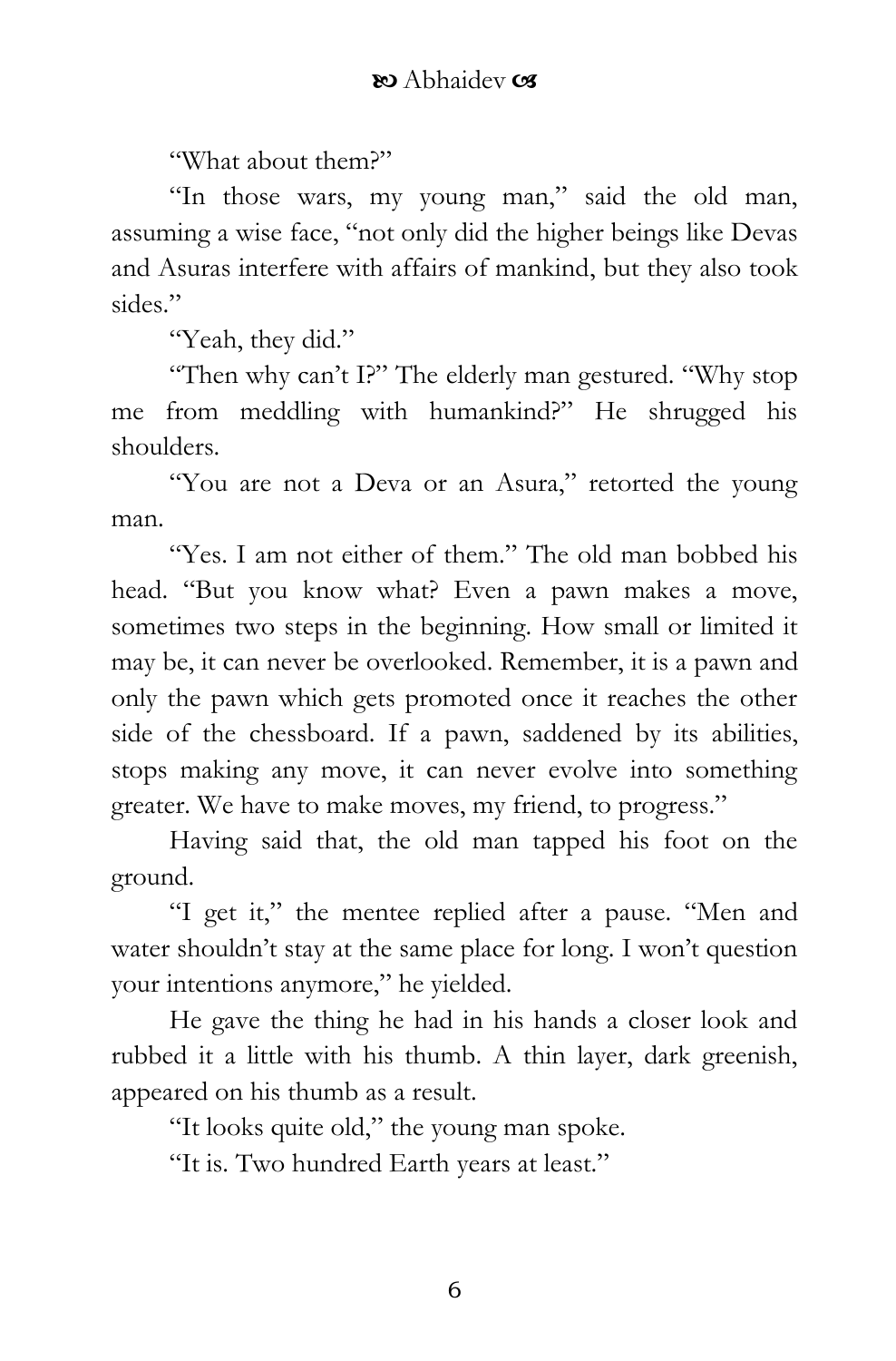"How and when did it come to possess this other-worldly power?"

"I don't know," said the old man. "Sometime in the past, one of us, someone powerful enough, tampered with it."

"Why would someone like to do that?"

The old man let out a gleeful laugh. "The answer would be curiosity again, I guess." He looked at his companion with playful eyes.

For a while, it seemed that young man's inquisitiveness had come to an end. But it wasn't so. He scratched his head for a few moments and then asked once again, "So, where are you planning to unleash it?" He screwed up his eyes. "Do you have a place in your mind?"

"Yes," replied the old man.

"Tell me," the young lad entreated his mentor. "Tell me, please."

"Calm down, my friend. The place is none other than my home"

"So, you will be visiting your family after all?" asked the young man.

"No. No, my dear friend. By home, I mean my hometown. I feel nostalgic about it."

"There is no place like home, indeed." The young man lowered his head. "Don't know how long we have to be here."

"Have you forgotten, my friend? It is something that we have to decide. The onus is on us. The day we find a life worth living, the role designed just for us, we will return once again."

"I know." The young man nodded. "I know," he repeated. "We all love playing roles, don't we?"

"Yes, we do." The young companion agreed once again.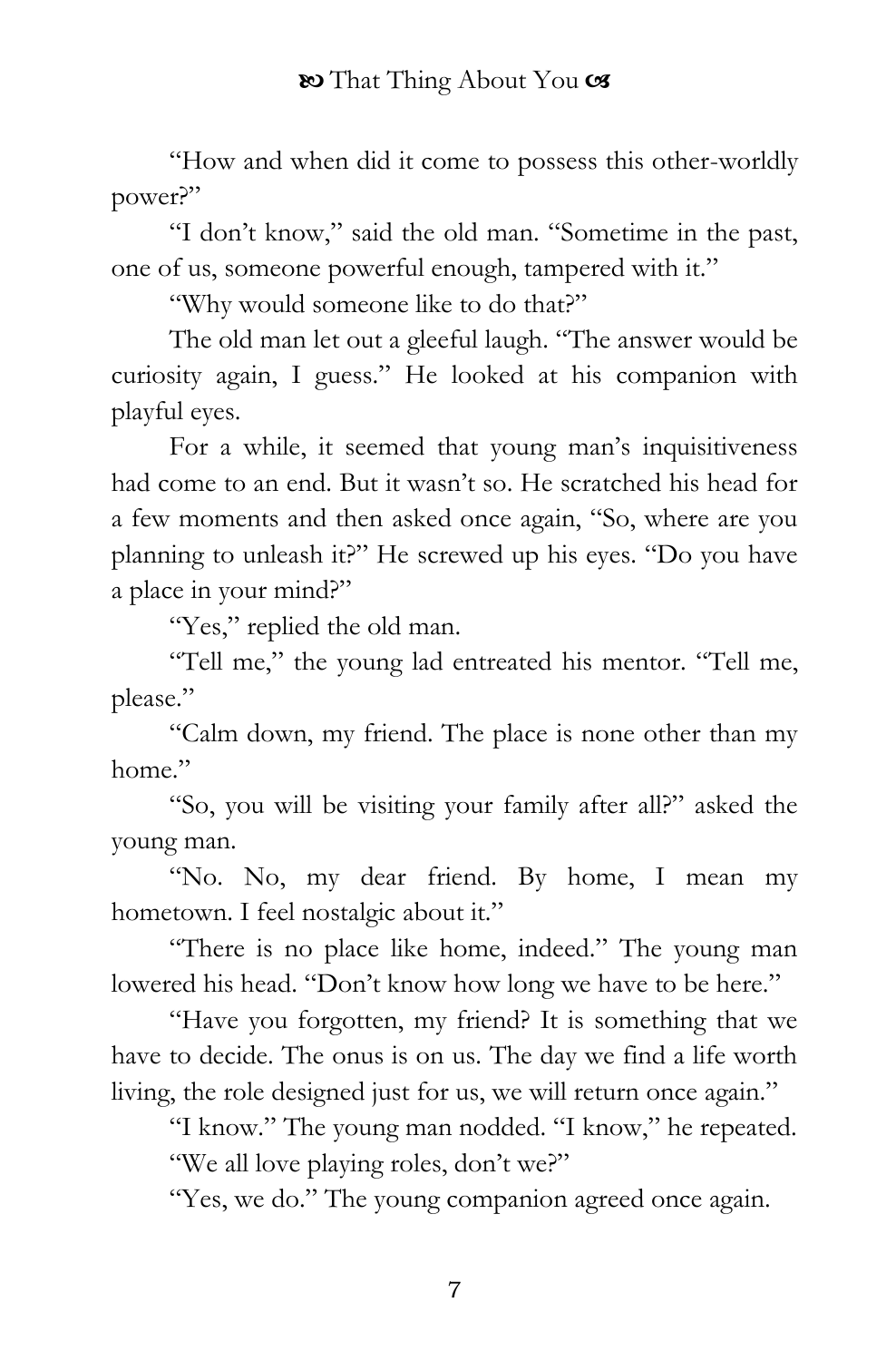A hush descended over them. But it was not for long. The young man inquisitively looked at the old man yet again.

"Hey, have you chosen your subjects?" he asked. "For this little experiment of yours?"

"No," replied the old man. "I haven't decided yet."

"Anyway, what's there to decide? The humans behave the same. Don't they?"

"It isn't true. As a crowd, humans are indeed predictable, but as individuals they are different." The old man seemed selfassured. "They are all different, my friend. They are all unique."

"It will take you some time. Choosing the right ones for your game. Isn't it?"

"Yes," replied the old man, "it may take some time but not much. I have shortlisted a few."

"Can I know who they are?"

"Be patient. With time you will come to know everything."

"Okay," said the young interlocutor. "But how would you know if the person is the right one?"

"Actually, I don't have to do much." The old man pointed towards the object in the young man's hand and said, "The right ones will themselves find it. The thing in your hand has a mind of its own. It will draw the attention of only those whom it considers right."

"Oh. Very well."

"Can I have it back?" the old man asked.

"Yeah, sure. It is after all yours." The young man handed over the thing to its owner. "I wish I could come with you. It would be fun."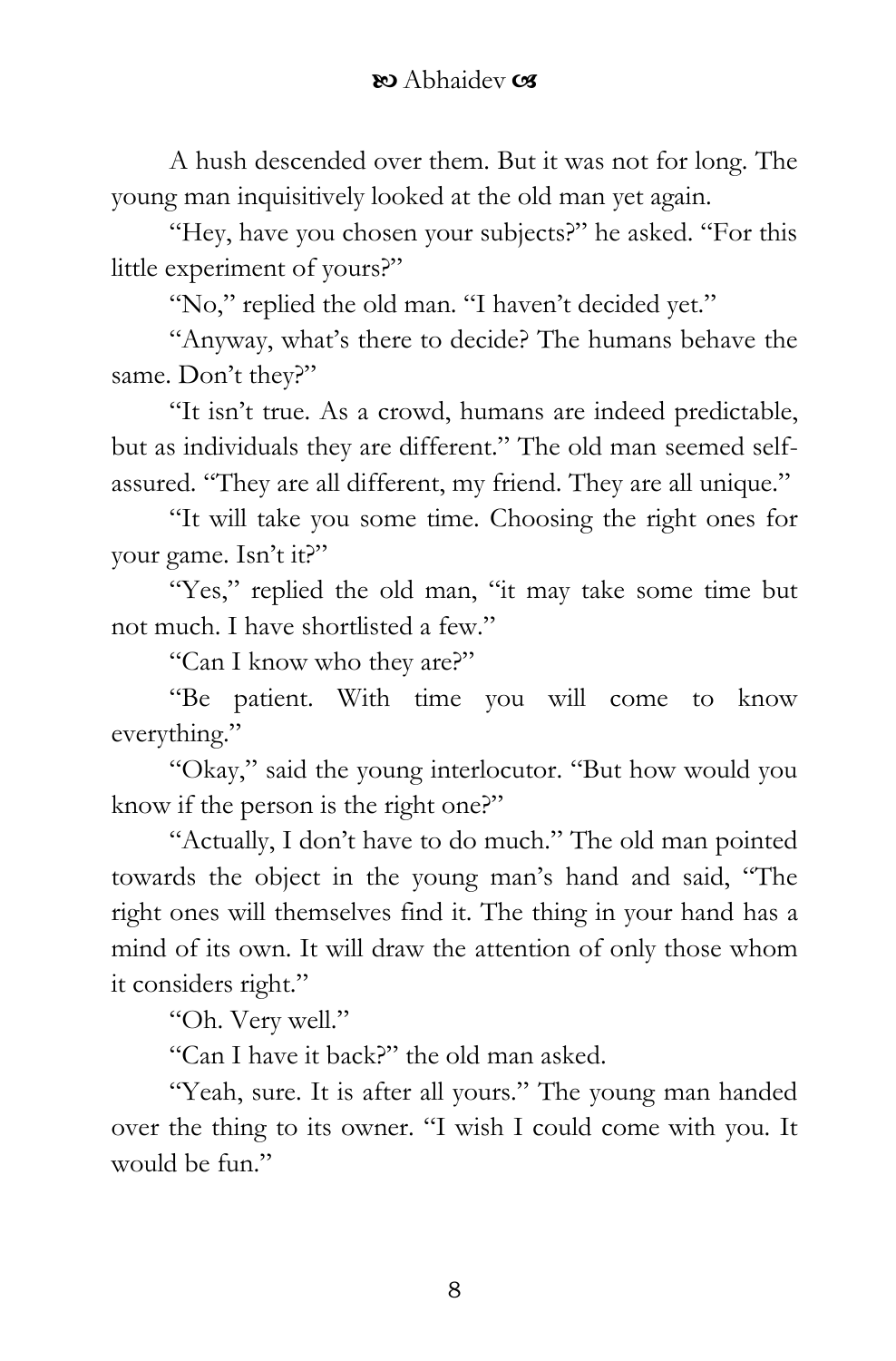"You can amuse yourself from here too. You too can see everything that is happening on Earth. Can't you?"

"Yes, I can, but—"

"But what?" the old man cut him short.

"Seeing things as they are from up close is different from watching it from far away."

"Don't be disappointed, my friend," the mentored tried consoling his protégé. "As soon as I unleash this thing, I will come back. We will then together watch how things unfold on Earth."

"Oh, thanks. That is so considerate of you."

"Well, my friend, you are all that I have." The old man placed his hand on his companion's shoulder. "I can't think of a world without you."

"When are you leaving?" asked the young man.

"Now, my friend. Now." The old man stood up and smiled at his companion, who had been looking eagerly at him.

"Be careful," the lad warned. "You can't afford to be visible to your family members. It will mess up their minds. Humans are neither mature enough, nor are they emotionally ready to handle the existence of beings like us."

"I know. But the time is opportune. My relatives won't come to know anything about me. Besides, it's up to us. It's we who decide who can see us."

"Yeah. I had forgotten. But I can't be blamed for that. I have never visited the Earth since the day I discarded my body. And I have never used my powers on humans."

The old man smiled. "One day, you will," he assured. "It's a first for me too."

The young man responded by smiling back at him.